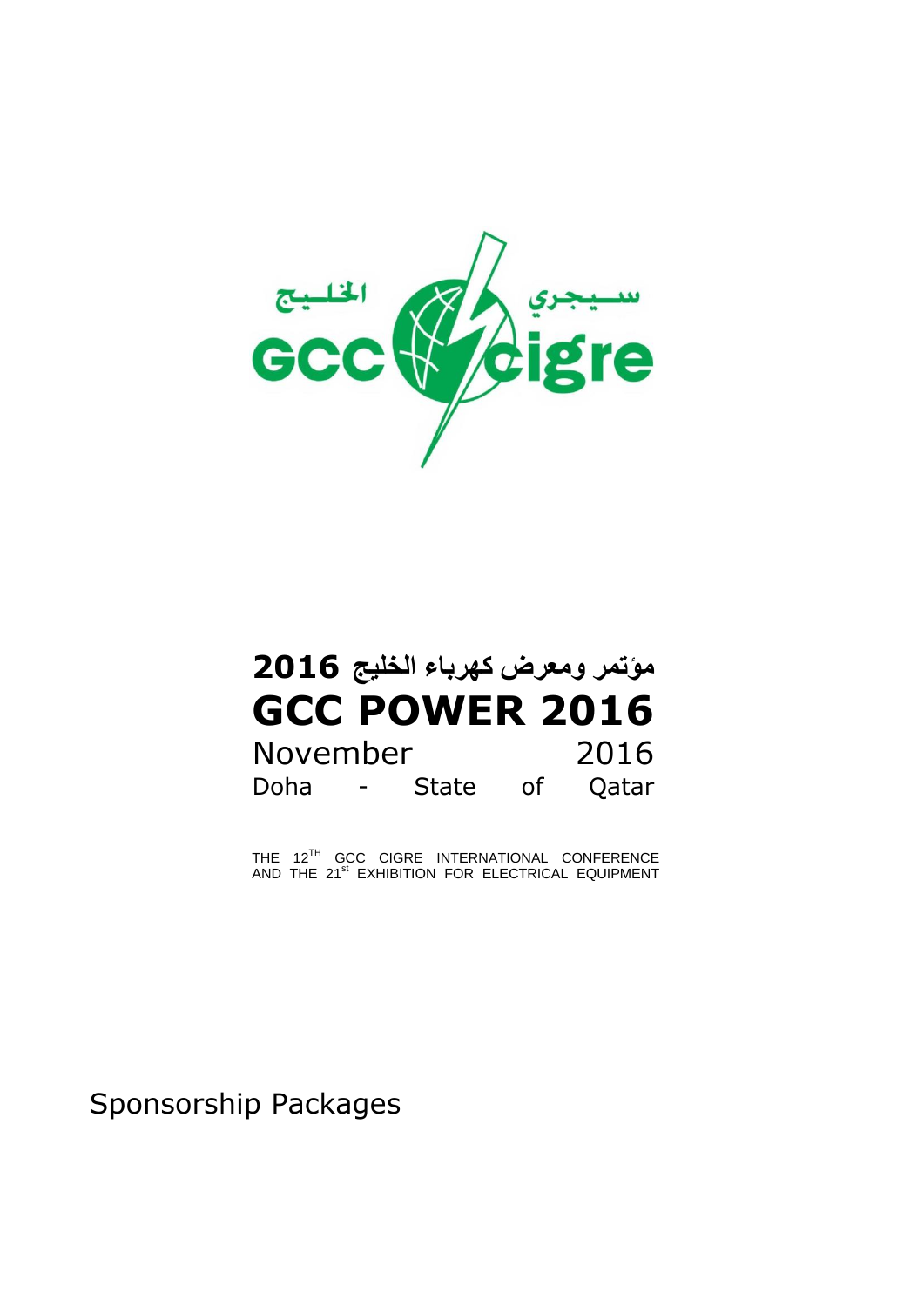# **EXCLUSIVE - POWERED Sponsorship - \$ 175,000**



#### **Exclusive Benefits**

- The POWERED Sponsorship will be given exclusively to one company.
- 48 sqm of fitted space at an exclusive location at the exhibition.

#### **Website Offering**

- POWERED Sponsor's logo to be placed on the GCC POWER 2016 website.
- Links to POWERED sponsor's website from the GCC POWER 2016 website.

#### **On-Site Branding Benefits**

- Logo of POWERED sponsor on main panel board at the exhibition entrance.
- Placement of 5 POWERED sponsor roll-ups at the entrances (exhibition, conference, VIP room…).
- POWERED sponsor's logo to be placed on the visitor, delegate, and press badges.
- POWERED sponsor's brochure to be included in the delegate's kit.
- POWERED sponsor's brochure to be included in the exhibitor's kit.
- POWERED sponsor's logo on the visitor's bags.

#### **Press Benefits**

- POWERED sponsor's representative to speak at the GCC POWER 2016 sponsor's press conference.
- POWERED sponsor's logo at the press conference panel and backdrop.
- POWERED sponsor's press releases will be included in the GCC POWER 2016 press kit.
- POWERED sponsor to be mentioned in all press releases and at all press conferences.

#### **Show Catalog Benefits**

- Back cover advertising of the show catalogue.
- Mark of the show catalogue will bear the name & logo of the POWERED sponsorship on one side.
- 6 full-color double-page spread advertisement.
- 1 full-page company profile.

*Please note: 1,000 copies of the show catalog will be distributed free to visitors and delegates. All contents are to be provided by the sponsor at least 8 weeks before the event.*

#### **Visitor Promotion and Advertising Campaign Benefits**

- POWERED sponsor's logo will be included in all print and online advertisements
- POWERED sponsor's logo to be included on all visitor promotion campaigns.
- POWERED sponsor's flyer (18g max) will be inserted in the local direct mail visitor invitation campaign.

*Please note: All contents are to be provided by the sponsor at least 8 weeks before the event.*

- 100 complimentary invitations for the exhibition opening ceremony.
- 10 free passes to attend the conference for the full three days.
- 10 invitations for sponsor's VIPs at the GCC POWER 2016 gala dinner.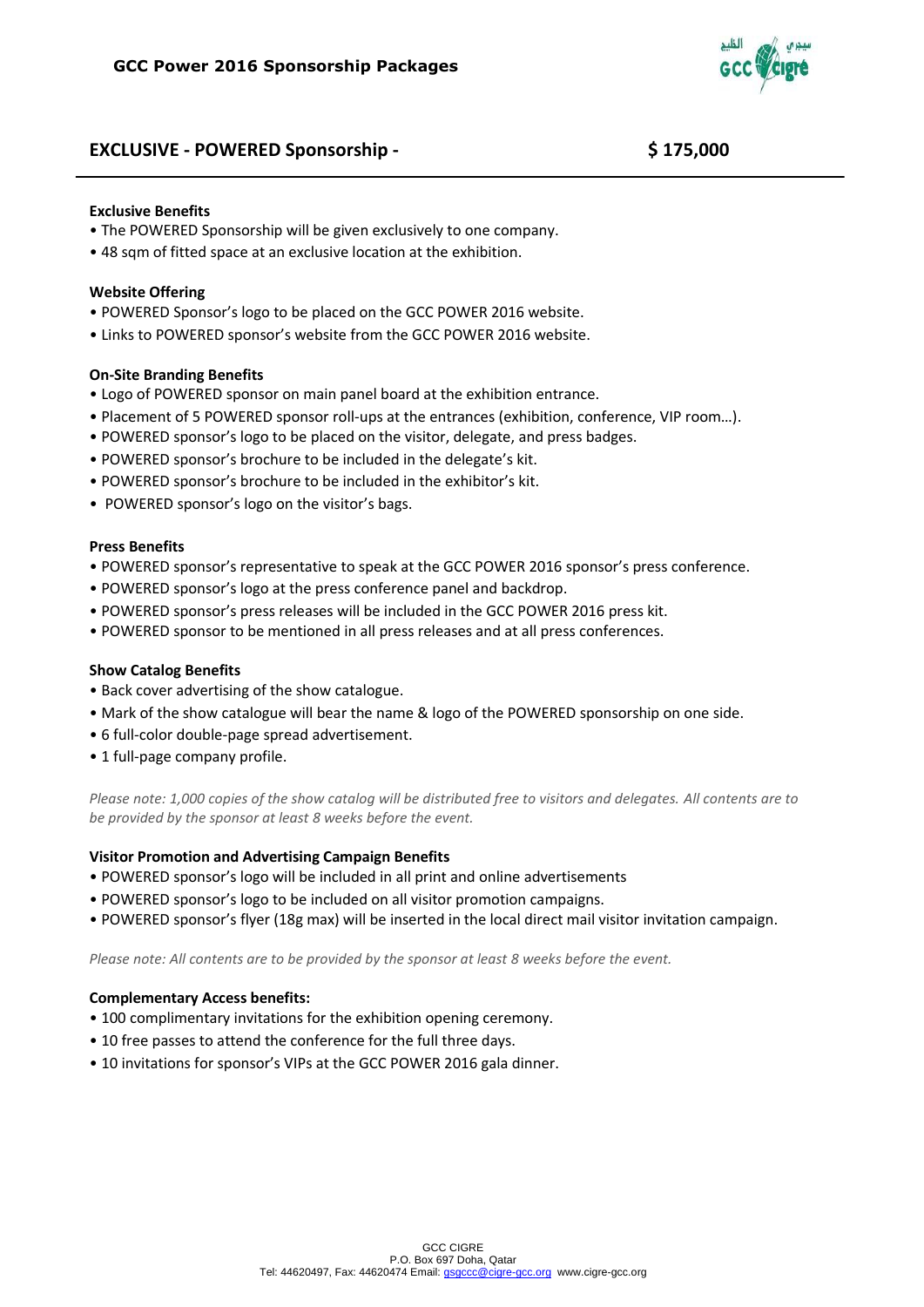

# **EXCLUSIVE - PLATINUM Sponsorship - \$ 115,000**

#### **Exclusive Benefits**

- The PLATINUM Sponsorship will be given exclusively to one company.
- 30 sam of fitted space at an exclusive location at the exhibition.

#### **Website Offering**

- PLATINUM Sponsor's logo to be placed on the GCC POWER 2016 website.
- Links to PLATINUM sponsor's website from the GCC POWER 2016 website.

#### **On-Site Branding Benefits**

- Logo of PLATINUM sponsor on main panel board at the exhibition entrance.
- Placement of 2 PLATINUM sponsor roll-ups at the entrances (exhibition, conference).
- PLATINUM sponsor's logo to be placed on the visitor, delegate, and press badges.
- PLATINUM sponsor's brochure to be included in the exhibitor's kit.

#### **Press Benefits**

- PLATINUM sponsor's representative to speak at the GCC POWER 2016 sponsor's press conference.
- PLATINUM sponsor's logo at the press conference panel and backdrop.
- PLATINUM sponsor's press releases will be included in the GCC POWER 2016 press kit.
- PLATINUM sponsor to be mentioned in all press releases and at all press conferences.

#### **Show Catalog Benefits**

- 3 full-color double-page spread advertisement.
- 1 full-page company profile.

*Please note: 1,000 copies of the show catalog will be distributed free to visitors and delegates. All contents are to be provided by the sponsor at least 8 weeks before the event.*

#### **Visitor Promotion and Advertising Campaign Benefits**

- PLATINUM sponsor's logo will be included in all print and online advertisements
- PLATINUM sponsor's logo to be included on all visitor promotion campaigns.
- PLATINUM sponsor's flyer (18g max) will be inserted in the local direct mail visitor invitation campaign.

*Please note: All contents are to be provided by the sponsor at least 8 weeks before the event.*

- 80 complimentary invitations for the exhibition opening ceremony.
- 8 free passes to attend the conference for the full three days.
- 8 invitations for sponsor's VIPs at the GCC POWER 2016 gala dinner.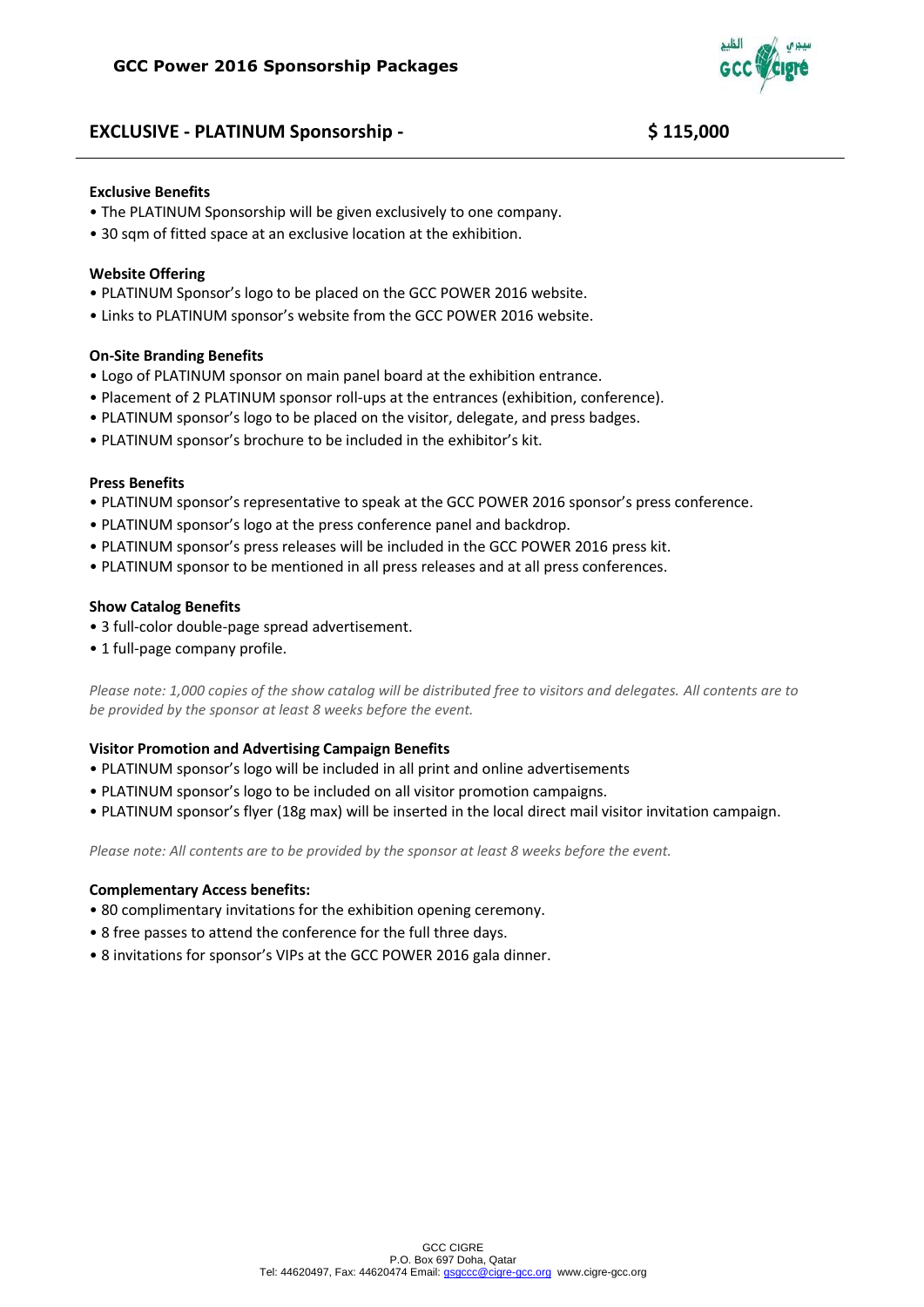# **EXCLUSIVE - DIAMOND Sponsorship - \$ 75,000**



#### **Exclusive Benefits**

- The DIAMOND Sponsorship will be given exclusively to one company.
- 27 sqm of fitted space at an exclusive location at the exhibition.

#### **Website Offering**

- DIAMOND Sponsor's logo to be placed on the GCC POWER 2016 website.
- Links to DIAMOND sponsor's website from the GCC POWER 2016 website.

#### **On-Site Branding Benefits**

- Logo of DIAMOND sponsor on main panel board at the exhibition entrance.
- Placement of 1 DIAMOND sponsor roll-ups at the entrances (exhibition or conference).
- DIAMOND sponsor's logo to be placed on the visitor, delegate, and press badges.
- DIAMOND sponsor's brochure to be included in the exhibitor's kit.

#### **Press Benefits**

- DIAMOND sponsor's representative to speak at the GCC POWER 2016 sponsor's press conference.
- DIAMOND sponsor's logo at the press conference panel and backdrop.
- DIAMOND sponsor's press releases will be included in the GCC POWER 2016 press kit.
- DIAMOND sponsor to be mentioned in all press releases and at all press conferences.

#### **Show Catalog Benefits**

- 2 full-color double-page spread advertisement.
- 1 full-page company profile.

*Please note: 1,000 copies of the show catalog will be distributed free to visitors and delegates. All contents are to be provided by the sponsor at least 8 weeks before the event.*

#### **Visitor Promotion and Advertising Campaign Benefits**

- DIAMOND sponsor's logo will be included in all print and online advertisements
- DIAMOND sponsor's logo to be included on all visitor promotion campaigns.
- DIAMOND sponsor's flyer (18g max) will be inserted in the local direct mail visitor invitation campaign.

*Please note: All contents are to be provided by the sponsor at least 8 weeks before the event.*

- 60 complimentary invitations for the exhibition opening ceremony.
- 6 free passes to attend the conference for the full three days.
- 6 invitations for sponsor's VIPs at the GCC POWER 2016 gala dinner.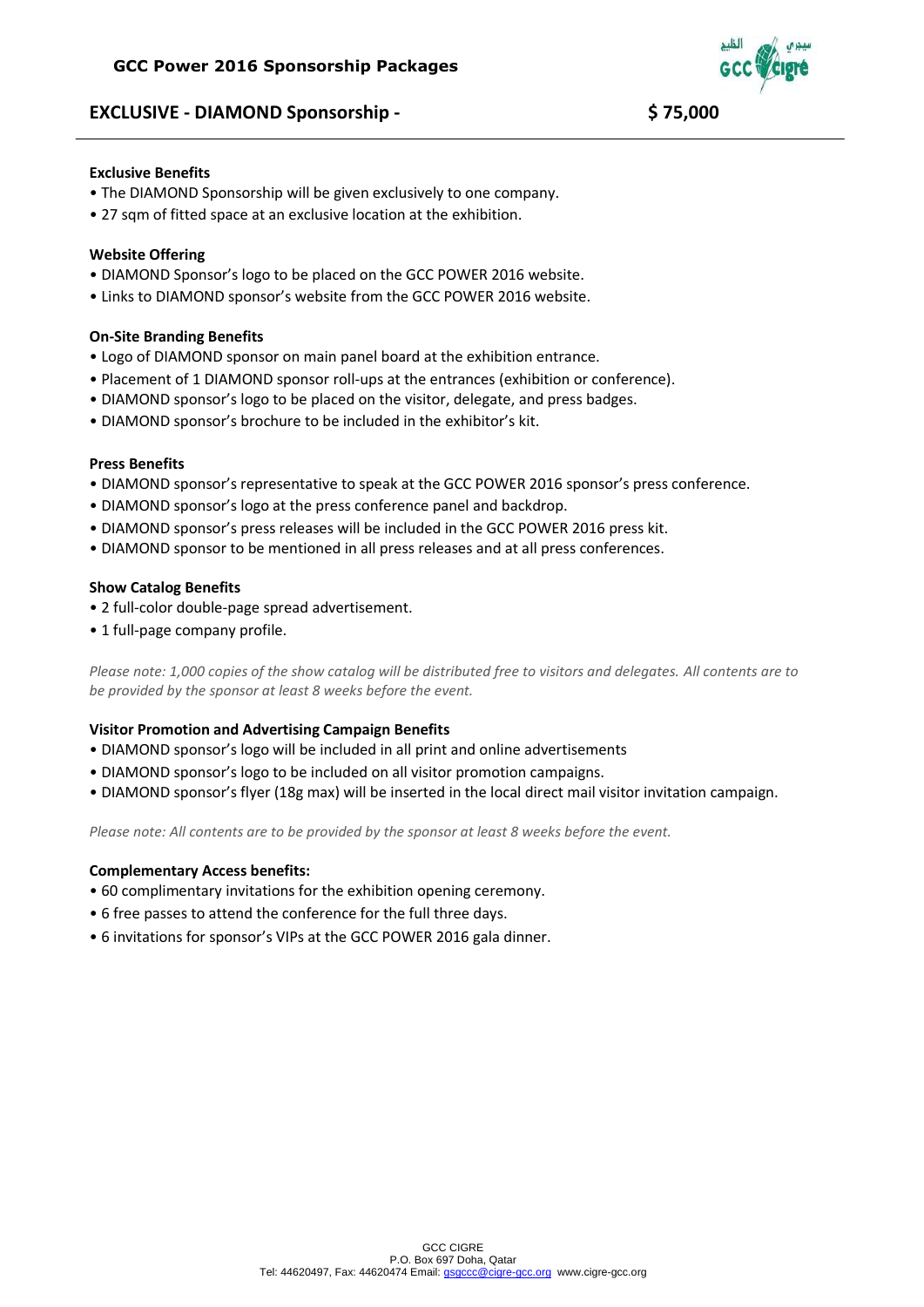# **GOLD Sponsorship - \$ 55,000**



#### **Exclusive Benefits**

• 24 sqm of fitted space at an exclusive location at the exhibition.

#### **Website Offering**

- GOLD Sponsor's logo to be placed on the GCC POWER 2016 website.
- Links to GOLD sponsor's website from the GCC POWER 2016 website.

#### **On-Site Branding Benefits**

- Logo of GOLD sponsor on main panel board at the exhibition entrance.
- GOLD sponsor's logo to be placed on the visitor, delegate, and press badges.
- GOLD sponsor's brochure to be included in the exhibitor's kit.

#### **Press Benefits**

- GOLD sponsor's representative to speak at the GCC POWER 2016 sponsor's press conference.
- GOLD sponsor's logo at the press conference panel and backdrop.
- GOLD sponsor's press releases will be included in the GCC POWER 2016 press kit.
- GOLD sponsor to be mentioned in all press releases and at all press conferences.

#### **Show Catalog Benefits**

- 1 full-color double-page spread advertisement.
- 1 full-page company profile.

*Please note: 1,000 copies of the show catalog will be distributed free to visitors and delegates. All contents are to be provided by the sponsor at least 8 weeks before the event.*

### **Visitor Promotion and Advertising Campaign Benefits**

- GOLD sponsor's logo will be included in all print and online advertisements
- GOLD sponsor's logo to be included on all visitor promotion campaigns.
- GOLD sponsor's flyer (18g max) will be inserted in the local direct mail visitor invitation campaign.

*Please note: All contents are to be provided by the sponsor at least 8 weeks before the event.*

- 40 complimentary invitations for the exhibition opening ceremony.
- 4 free passes to attend the conference for the full three days.
- 4 invitations for sponsor's VIPs at the GCC POWER 2016 gala dinner.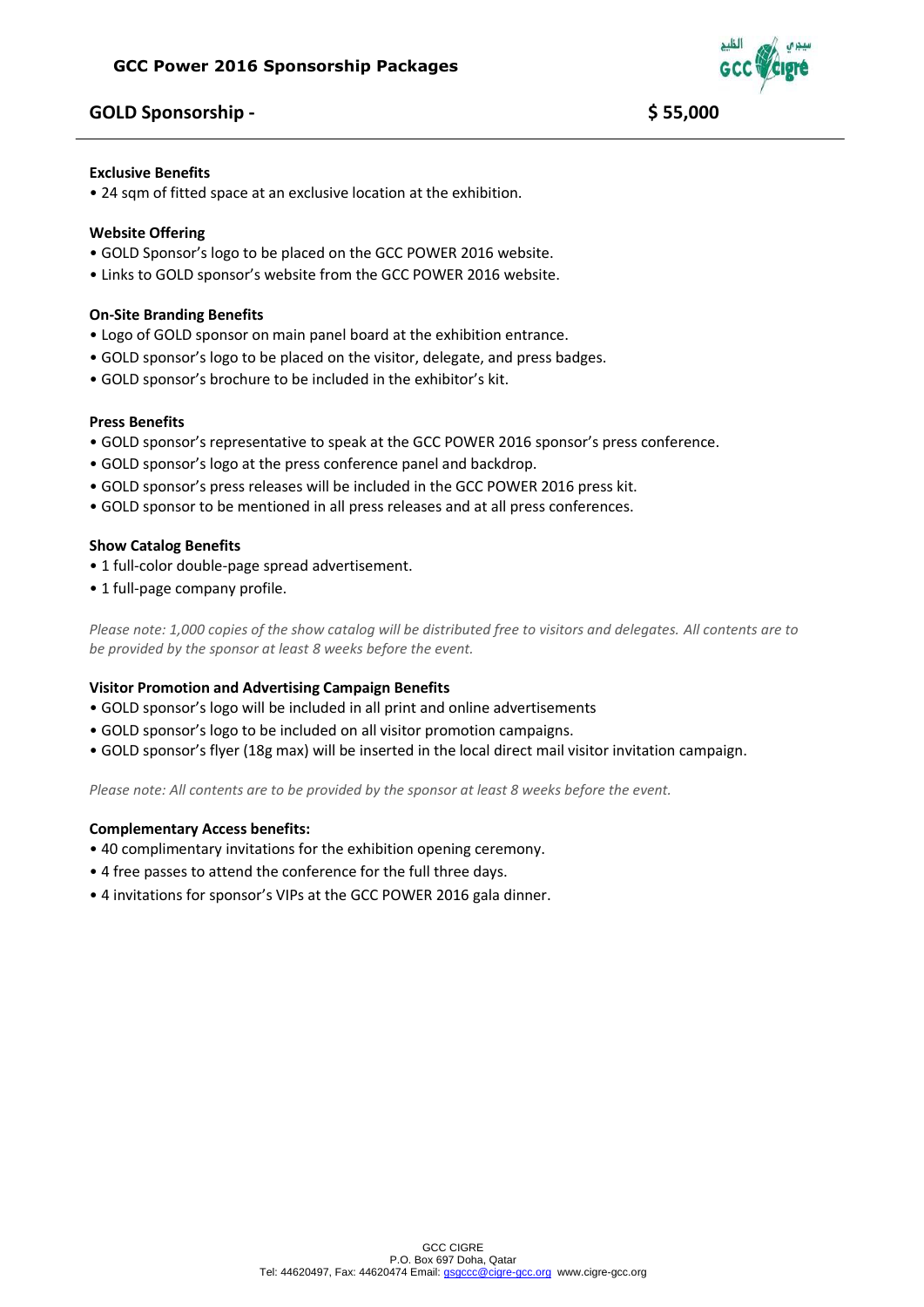# **SILVER Sponsorship - \$ 46,000**



#### **Exclusive Benefits**

• 21 sqm of fitted space at an exclusive location at the exhibition.

#### **Website Offering**

- SILVER Sponsor's logo to be placed on the GCC POWER 2016 website.
- Links to SILVER sponsor's website from the GCC POWER 2016 website.

#### **On-Site Branding Benefits**

- Logo of SILVER sponsor on main panel board at the exhibition entrance.
- SILVER sponsor's logo to be placed on the visitor, delegate, and press badges.

#### **Press Benefits**

- SILVER sponsor's representative to speak at the GCC POWER 2016 sponsor's press conference.
- SILVER sponsor's logo at the press conference panel and backdrop.
- SILVER sponsor's press releases will be included in the GCC POWER 2016 press kit.
- SILVER sponsor to be mentioned in all press releases and at all press conferences.

#### **Show Catalog Benefits**

- 1 full-color double-page spread advertisement.
- 1 full-page company profile.

*Please note: 1,000 copies of the show catalog will be distributed free to visitors and delegates. All contents are to be provided by the sponsor at least 8 weeks before the event.*

### **Visitor Promotion and Advertising Campaign Benefits**

- SILVER sponsor's logo will be included in all print and online advertisements
- SILVER sponsor's logo to be included on all visitor promotion campaigns.
- SILVER sponsor's flyer (18g max) will be inserted in the local direct mail visitor invitation campaign.

*Please note: All contents are to be provided by the sponsor at least 8 weeks before the event.*

- 30 complimentary invitations for the exhibition opening ceremony.
- 3 free passes to attend the conference for the full three days.
- 3 invitations for sponsor's VIPs at the GCC POWER 2016 gala dinner.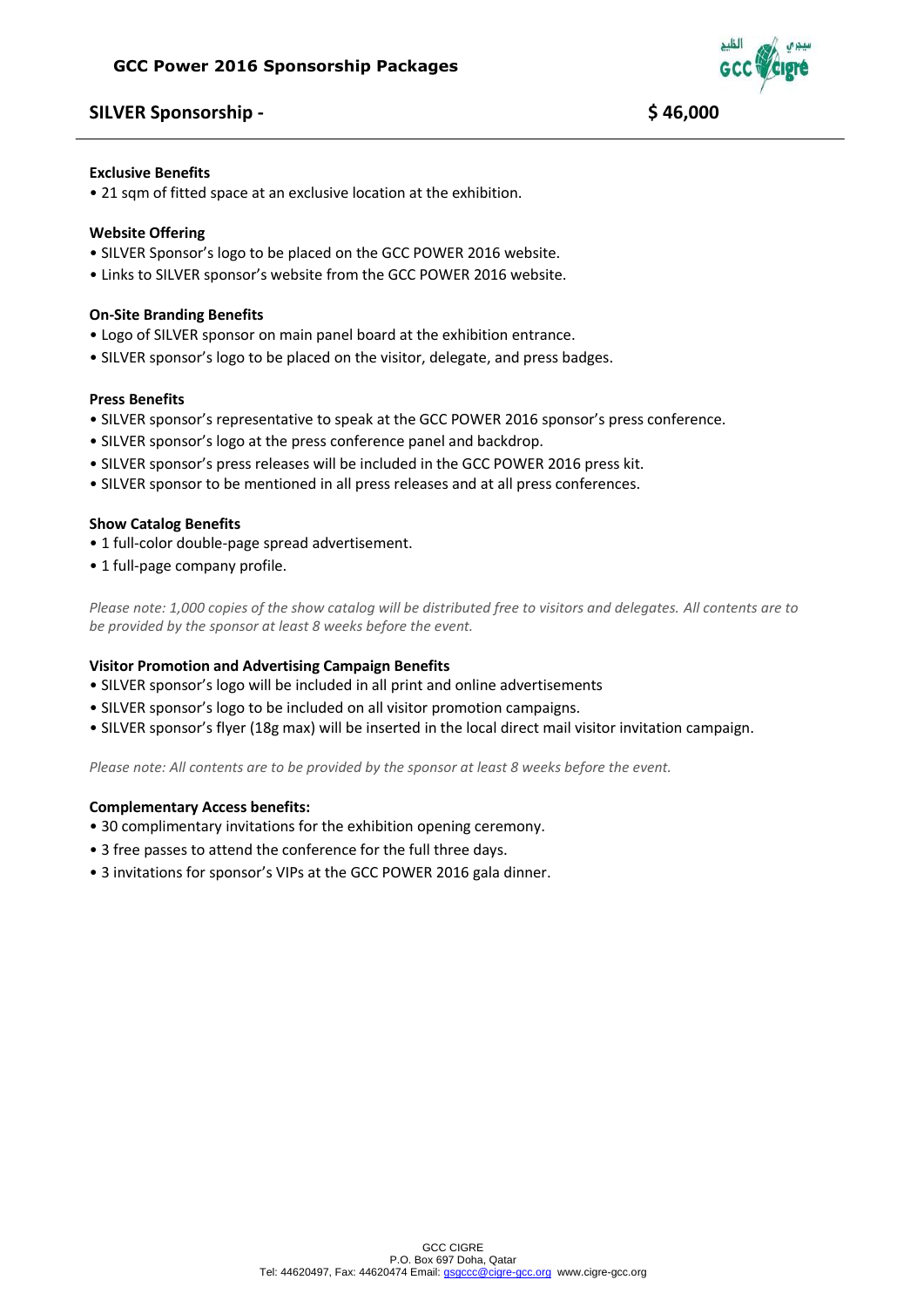# **BRONZE Sponsorship - \$ 36,000**



#### **Exclusive Benefits**

• 18 sqm of fitted space at an exclusive location at the exhibition.

#### **Website Offering**

- BRONZE Sponsor's logo to be placed on the GCC POWER 2016 website.
- Links to BRONZE sponsor's website from the GCC POWER 2016 website.

#### **On-Site Branding Benefits**

- Logo of BRONZE sponsor on main panel board at the exhibition entrance.
- BRONZE sponsor's logo to be placed on the visitor, delegate, and press badges.

#### **Press Benefits**

- BRONZE sponsor's representative to speak at the GCC POWER 2016 sponsor's press conference.
- BRONZE sponsor's logo at the press conference panel and backdrop.
- BRONZE sponsor's press releases will be included in the GCC POWER 2016 press kit.
- BRONZE sponsor to be mentioned in all press releases and at all press conferences.

### **Visitor Promotion and Advertising Campaign Benefits**

- BRONZE sponsor's logo will be included in all print and online advertisements
- BRONZE sponsor's logo to be included on all visitor promotion campaigns.
- BRONZE sponsor's flyer (18g max) will be inserted in the local direct mail visitor invitation campaign.

*Please note: All contents are to be provided by the sponsor at least 8 weeks before the event.*

- 20 complimentary invitations for the exhibition opening ceremony.
- 2 free passes to attend the conference for the full three days.
- 2 invitations for sponsor's VIPs at the GCC POWER 2016 gala dinner.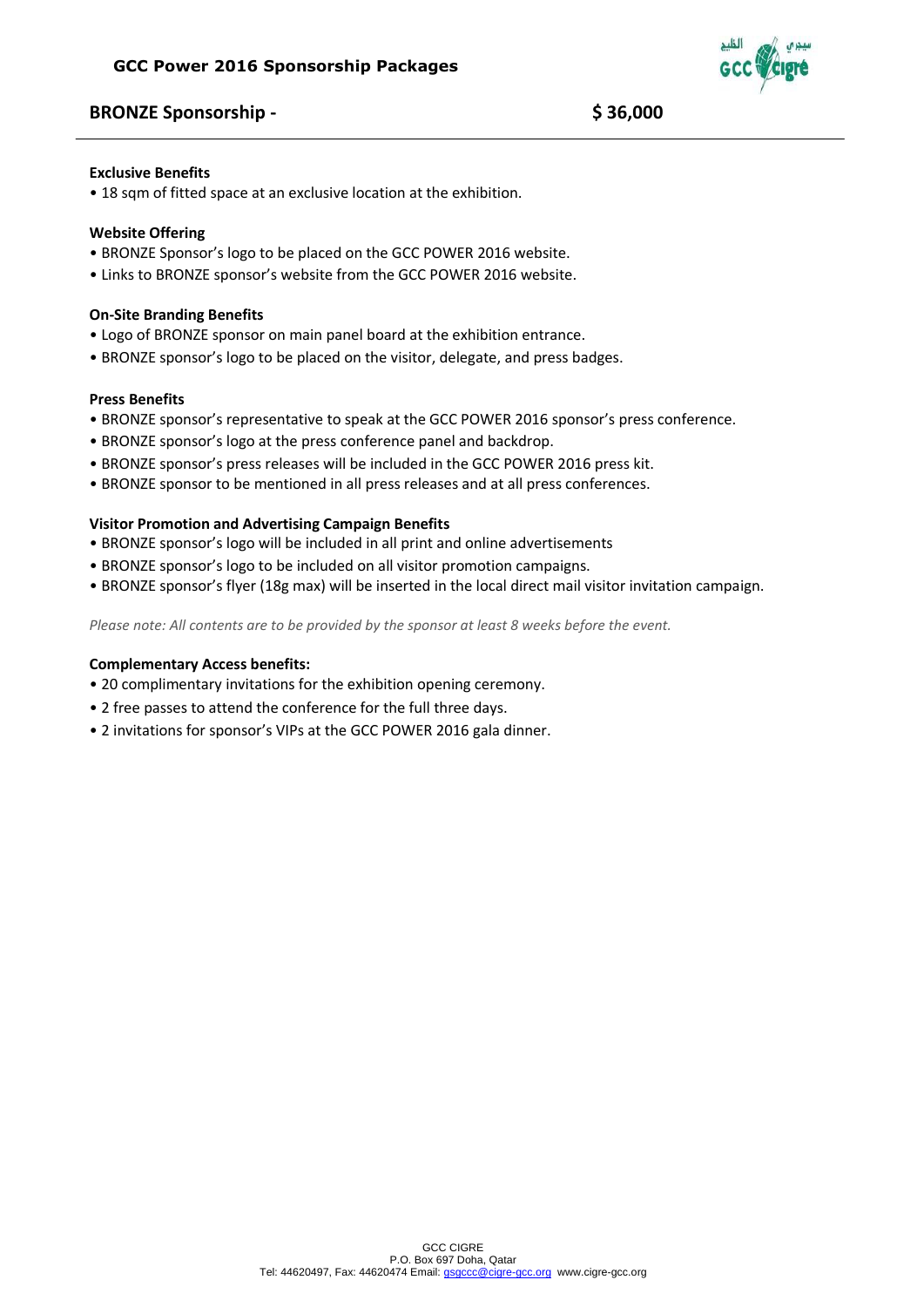# **EXCLUSIVE – GALA DINNER Sponsorship - \$ 55,000**



#### **Exclusive Benefits**

• The GALA DINNER Sponsorship will be given exclusively to one company.

#### **Website Offering**

- GALA DINNER sponsor's logo to be placed on the GCC POWER 2016 website.
- Links GALA DINNER sponsor's website from the GCC POWER 2016 website.

#### **On-Site Branding Benefits**

- Logo of GALA DINNER sponsor on main panel board at the exhibition entrance.
- GALA DINNER sponsor's logo to be placed on the visitor, delegate, and press badges.

# **Press Benefits**

- GALA DINNER sponsor's logo at the press conference panel and backdrop.
- GALA DINNER sponsor's press releases will be included in the GCC POWER 2016 press kit.
- GALA DINNER L sponsor to be mentioned in all press releases and at all press conferences.

#### **Visitor Promotion and Advertising Campaign Benefits**

- GALA DINNER sponsor's logo will be included in all print and online advertisements
- GALA DINNER sponsor's logo to be included on all visitor promotion campaigns.
- GALA DINNER sponsor's flyer (18g max) will be inserted in the local direct mail visitor invitation campaign.

*Please note: All contents are to be provided by the sponsor at least 8 weeks before the event.*

- 20 complimentary invitations for the exhibition opening ceremony.
- 2 free passes to attend the conference for the full three days.
- 10 invitations for sponsor's VIPs at the GCC POWER 2016 gala dinner.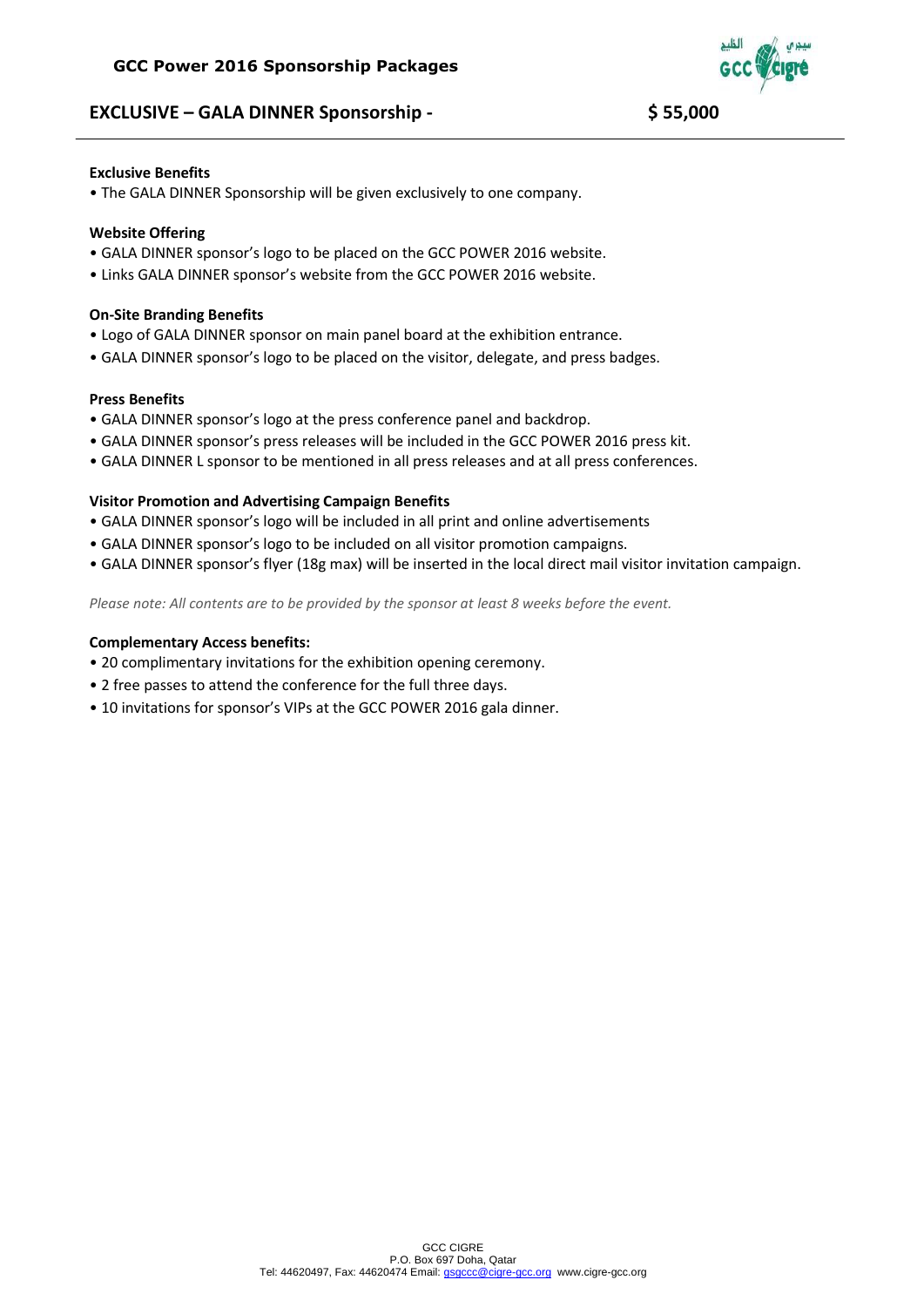

# **EXCLUSIVE – Lunch Sponsorship - \$ 25,000**

#### **Exclusive Benefits**

• The Lunch Sponsorship will be given exclusively to one company every day during the event.

#### **Website Offering**

- GALA DINNER sponsor's logo to be placed on the GCC POWER 2016 website.
- Links GALA DINNER sponsor's website from the GCC POWER 2016 website.

#### **On-Site Branding Benefits**

- Logo of GALA DINNER sponsor on main panel board at the exhibition entrance.
- GALA DINNER sponsor's logo to be placed on the visitor, delegate, and press badges.

### **Press Benefits**

- **Lunch** sponsor's logo at the press conference panel and backdrop.
- **Lunch** sponsor's press releases will be included in the GCC POWER 2016 press kit.
- **Lunch** sponsor to be mentioned in all press releases and at all press conferences.

#### **Visitor Promotion and Advertising Campaign Benefits**

- **Lunch** sponsor's logo will be included in all print and online advertisements
- **Lunch** sponsor's logo to be included on all visitor promotion campaigns.
- **Lunch** sponsor's flyer (18g max) will be inserted in the local direct mail visitor invitation campaign.

*Please note: All contents are to be provided by the sponsor at least 8 weeks before the event.*

- 10 complimentary invitations for the exhibition opening ceremony.
- 2 free passes to attend the conference for the full three days.
- 10 invitations for sponsor's VIPs at the GCC POWER 2016 sponsored lunch.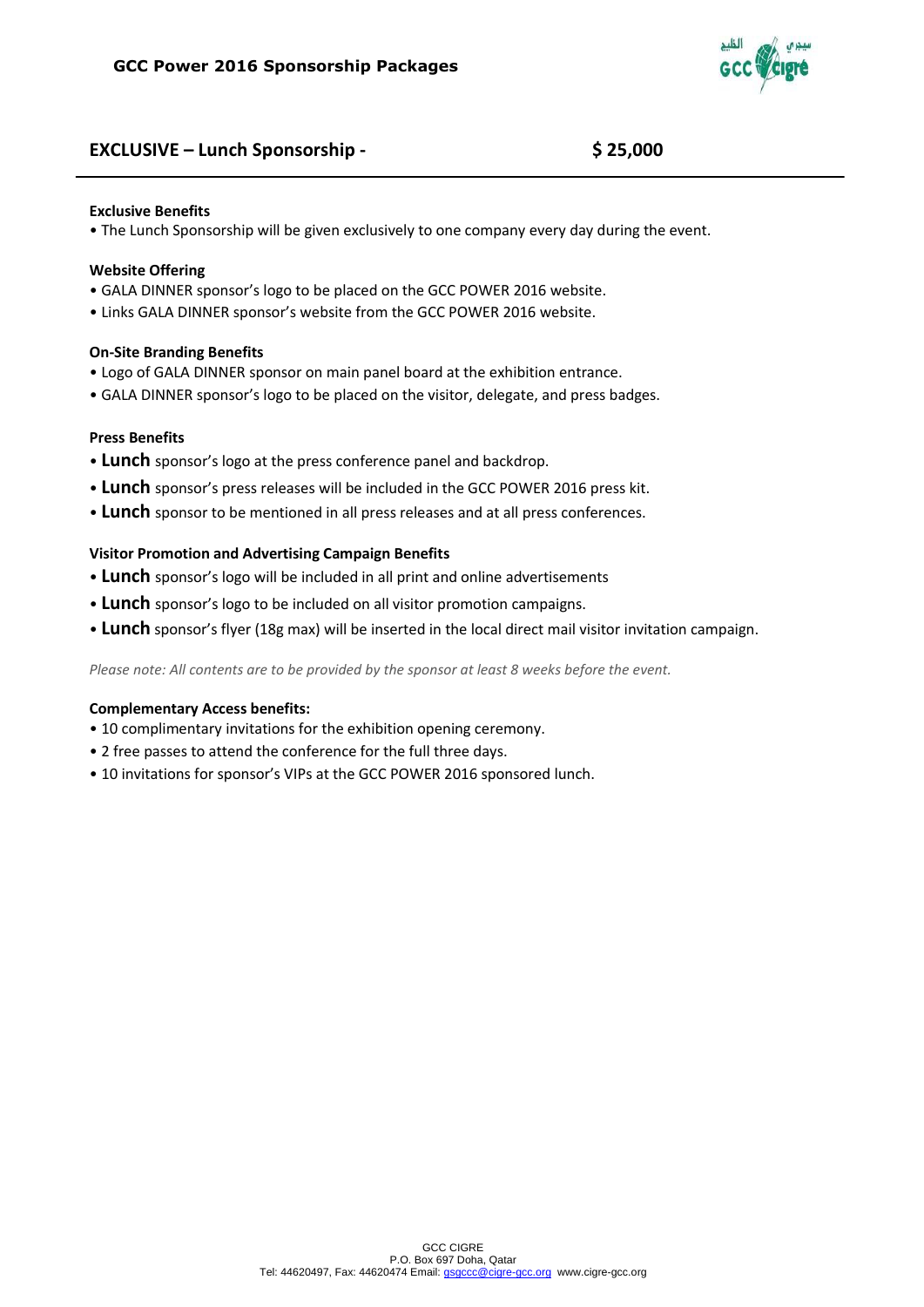# **EXCLUSIVE Badge Holders Sponsorship - \$ 16,000**

#### **Exclusive Benefits**

• Sponsor's logo (1-colour) to appear on the visitor, delegate and exhibitor badge holders/lanyards.

#### **Website Offering**

- Sponsor's logo to be placed on the GCC POWER 2016 website.
- Links to Sponsor's website from the GCC POWER 2016 website.

#### **On-Site Branding Benefits**

• Logo of Sponsor on main panel board at the exhibition entrance.

#### **Visitor Promotion and Advertising Campaign Benefits**

- Sponsor's logo will be included in all print and online advertisements
- Sponsor's logo to be included on all visitor promotion campaigns.

*Please note: All contents are to be provided by the sponsor at least 8 weeks before the event.*

# **EXCLUSIVE Onsite Registration Sponsorship - \$ 10,000**

**Exclusive Benefits**

• Registration area to be branded with Sponsor's logo and booth number, including registration kick panel and signage, as deemed appropriate by show management.

#### **Website Offering**

- Sponsor's logo to be placed on the GCC POWER 2016 website.
- Links to Sponsor's website from the GCC POWER 2016 website.

#### **On-Site Branding Benefits**

• Logo of Sponsor on main panel board at the exhibition entrance.

#### **Visitor Promotion and Advertising Campaign Benefits**

- Sponsor's logo will be included in all print and online advertisements
- Sponsor's logo to be included on all visitor promotion campaigns.

*Please note: All contents are to be provided by the sponsor at least 8 weeks before the event.*